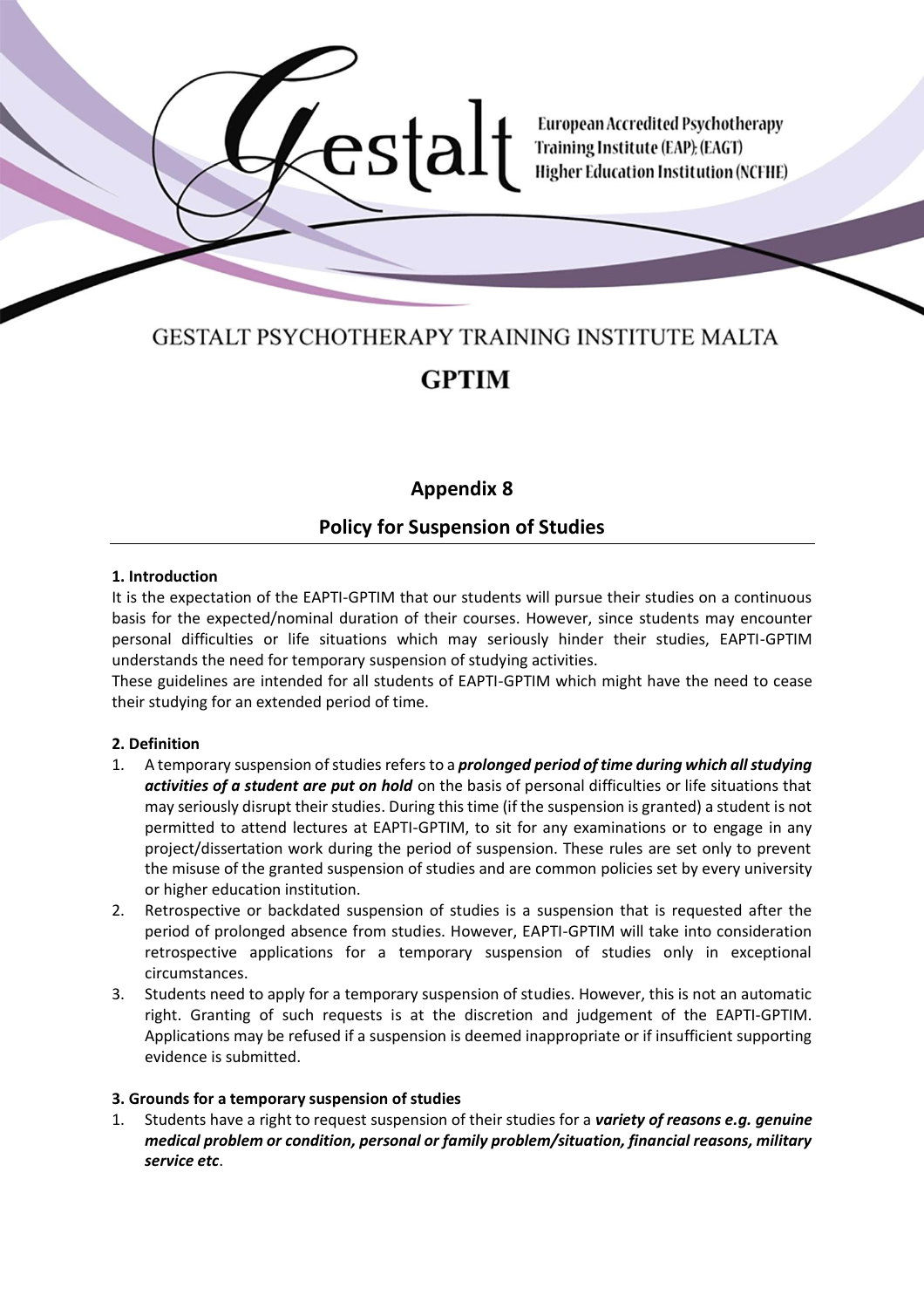- 2. Relevant evidence in support of the suspension and covering the period of suspension must be provided.
- 3. If no relevant official document is available (e.g. in situations of difficult life situation or financial problems) a statement in support of the suspension should be included by the Programme Director, Supervisor or Mentor. If possible and with the consent of the student, this statement should explain in detail the circumstances and the effects that the specific situation has on the student's studies.

# 3.1. Non Voluntary Suspension of Studies

In certain circumstances it might be necessary for the EAPTI-GPTIM to suspend the studies of a student for a period of time. These circumstances may include: serious behavioral or academic misconduct, losing of visa (for overseas students) and instances where a student is not able to attend studies at EAPTI-GPTIM for a period of time but is unable to go through the voluntary temporary suspension of studies.

# **4. Lasting and number of possible temporary suspensions of studies**

- 1. The duration of one continuous temporary suspension of studies cannot be longer than one academic year. If a student needs another suspension immediately after the first suspension a new application must be submitted and approved.
- 2. Students have a right to a maximum of 2 non-concurrent temporary suspensions during the studies on one academic programme.
- 3. The maximal duration of all granted temporary suspensions of studies depends on the duration of academic programme that the student attends:
	- a. For programmes that last 2 years or less, maximal temporary suspension of studies can be of 1 year.
	- b. For programmes that last 3 years or more maximal temporary suspension of studies can be 2 years.

# **5. Application process for temporary suspension of studies**

- 5.1. General issues
- 1. Application for temporary suspension of studies must be made before the beginning of the proposed leave of absence.
- 2. Retrospective applications for a leave of absence will only be considered in the most exceptional circumstances.
- 3. Student should address the Programme Director, Supervisor or Mentor for any questions concerning temporary suspension of studies.
- 5.2. Steps for application
- 1. In the first instance, students should discuss their intention to apply for a temporary suspension of studies with their Programme Director, Supervisor or Mentor.
- 2. Overseas students have the responsibility to inform themselves with the Principal Immigration Officer (or other relevant body) about the consequences of the potential approval of temporary suspension of studies on their student visas.
- 3. Should the student decide to proceed with a request for the temporary suspension of studies he/she should fulfil **EAPTI-GPTIM temporary suspension of studies form.**
- 4. The Programme Director, Supervisor or Mentor must support and sign the application form.
- 5. The completed EAPTI-GPTIM temporary suspension of studies form can be delivered to the relevant administrative service in person, by mail or by e-mail.
- 6. There is a fee to be paid to cover the costs of consideration for the application.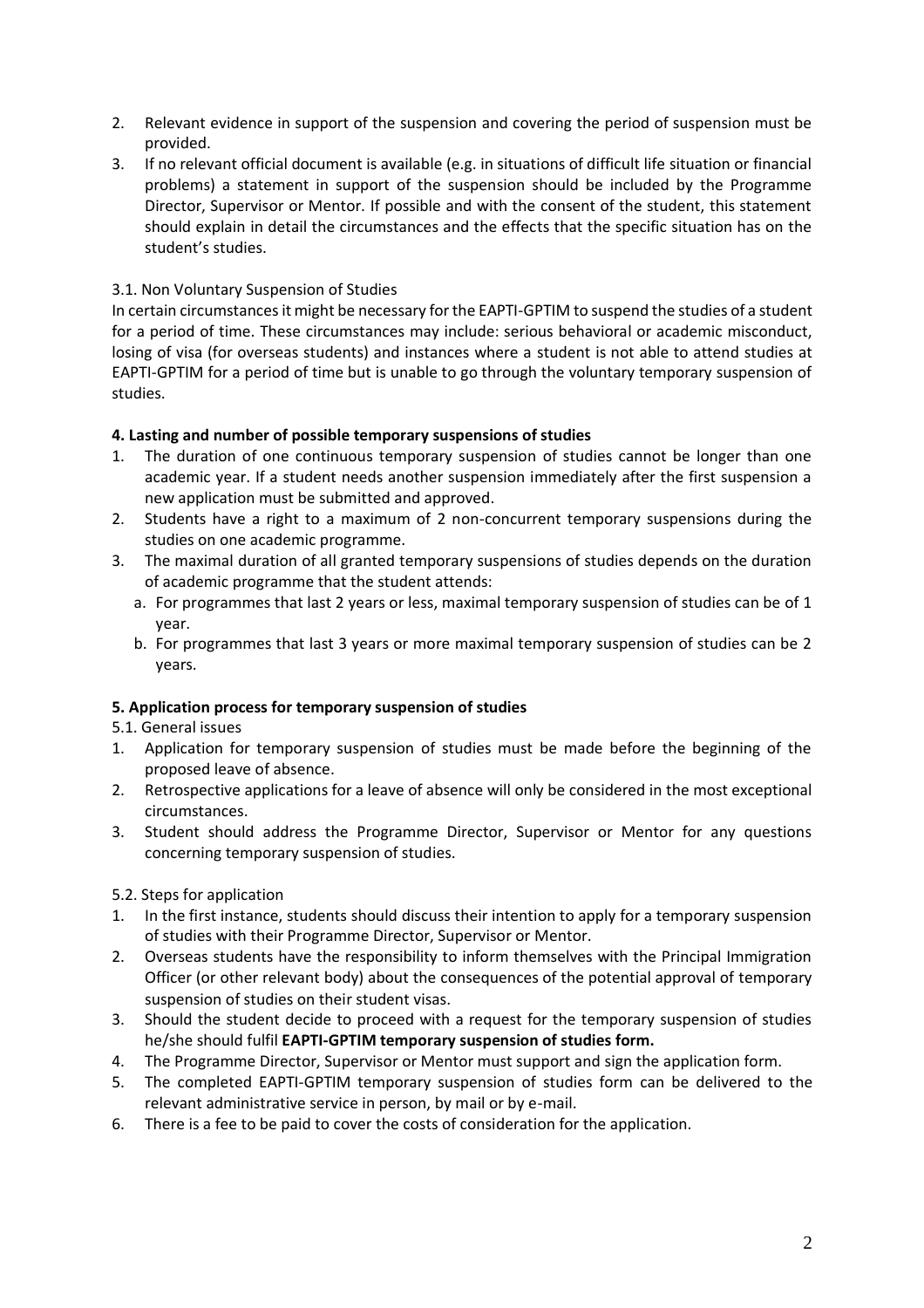# **6. Deciding on application and the right to appeal**

6.1. Relevant body

1. EAPTI-GPTIM **shall consult the School Board and possibly other relevant boards and committees and** will decide about all applications for temporary suspension of studies and other student issues.

# 6.2. Approval/refusal of the application for temporary suspension of studies

- 1. Each request for a leave of absence will be considered on an individual, case by case basis and any decision made will be at the discretion of the EAPTI-GPTIM.
- 2. The **EAPTI-GPTIM shall consult the School Board and** must make a decision on the suspension request within 14 days form the day the request for suspension has been submitted by the student.
- 3. The Student will be informed by the EAPTI-GPTIM about the decision on the suspension request in writing within 7 days of the decision being taken.

# 6.3. Appeal

- 1. The student whose request for temporary suspension of studies has been refused has the right to appeal to the **Complaints and Appeals Committee.**
- 2. This appeal must be placed within 14 days after receiving the decision made by the Students' issues committee.

# **7. Effects of approved temporary suspension of studies**

- 1. Students who have been granted a temporary suspension of studies will not normally be permitted to attend any lectures at EAPTI-GPTIM, to sit for any examinations or to engage in any project/dissertation/thesis work during the period of suspension.
- 2. Overseas students might lose their student visas which are issued by the Principal Immigration Officer and which gives them leave to land and remain in Malta for the purposes of study.
- 3. Students granted temporary suspensions of studies are not liable to pay tuition fees during this period.
- 4. Temporary suspension of studies does not incur any additional fee.

# and

# **8. Return from temporary suspension of studies**

- 1. After the return from the temporary suspension of studies the student is obliged to inform the Programme Coordinator, Supervisor or Mentor (namely the person which signed the application) so that the relevant bodies of EAPTI-GPTIM can be informed.
- 2. After informing all relevant bodies of EAPTI-GPTIM the regular student status and rights will be revoked to the student.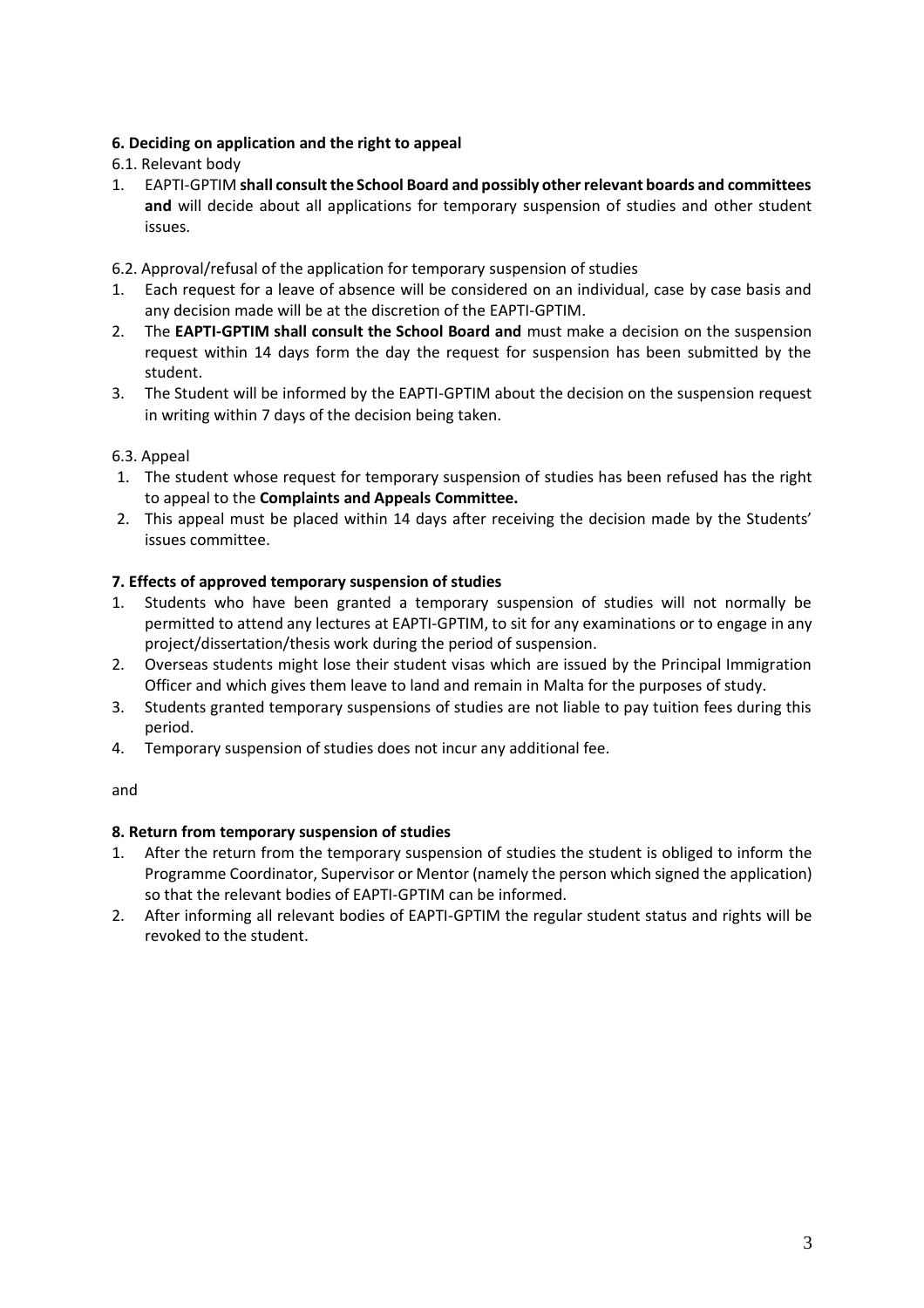# **EAPTI-GPTIM TEMPORARY SUSPENSION OF STUDIES FORM**

Prior to completing this form, please confirm the following:

| I have read the EAPTI-GPTIM Guidelines on student temporary suspension of<br>studies. | Yes/No |  |  |
|---------------------------------------------------------------------------------------|--------|--|--|
| I understand that should my request for temporary suspension of studies is            |        |  |  |
| granted I will be not be permitted to attend any lectures at EAPTI-GPTIM, to          | Yes/No |  |  |
| sit for any examinations or to engage in any project/dissertation/thesis work         |        |  |  |
| during the period of suspension.                                                      |        |  |  |
| I have informed myself about the consequences that temporary suspension<br>Yes/No     |        |  |  |
| of studies might have on my student visa (for overseas students only).                |        |  |  |

**PART A - PERSONAL DETAILS** (please complete in block capitals)

| <b>Student No.</b> |                                       |
|--------------------|---------------------------------------|
| Title:             | Mr/Mrs/Miss/Ms/Other (please specify) |
| <b>Forenames:</b>  |                                       |
| Surname:           |                                       |
| <b>ID Number:</b>  |                                       |

| <b>Address</b>                                            | Tel:                                         |
|-----------------------------------------------------------|----------------------------------------------|
| [all correspondence relating to this request will be sent |                                              |
| to this address):                                         | <b>Mobile:</b>                               |
|                                                           |                                              |
|                                                           | Email                                        |
|                                                           | [all correspondence relating to this request |
|                                                           | will be sent to this email]:                 |
| Postcode:                                                 |                                              |
|                                                           |                                              |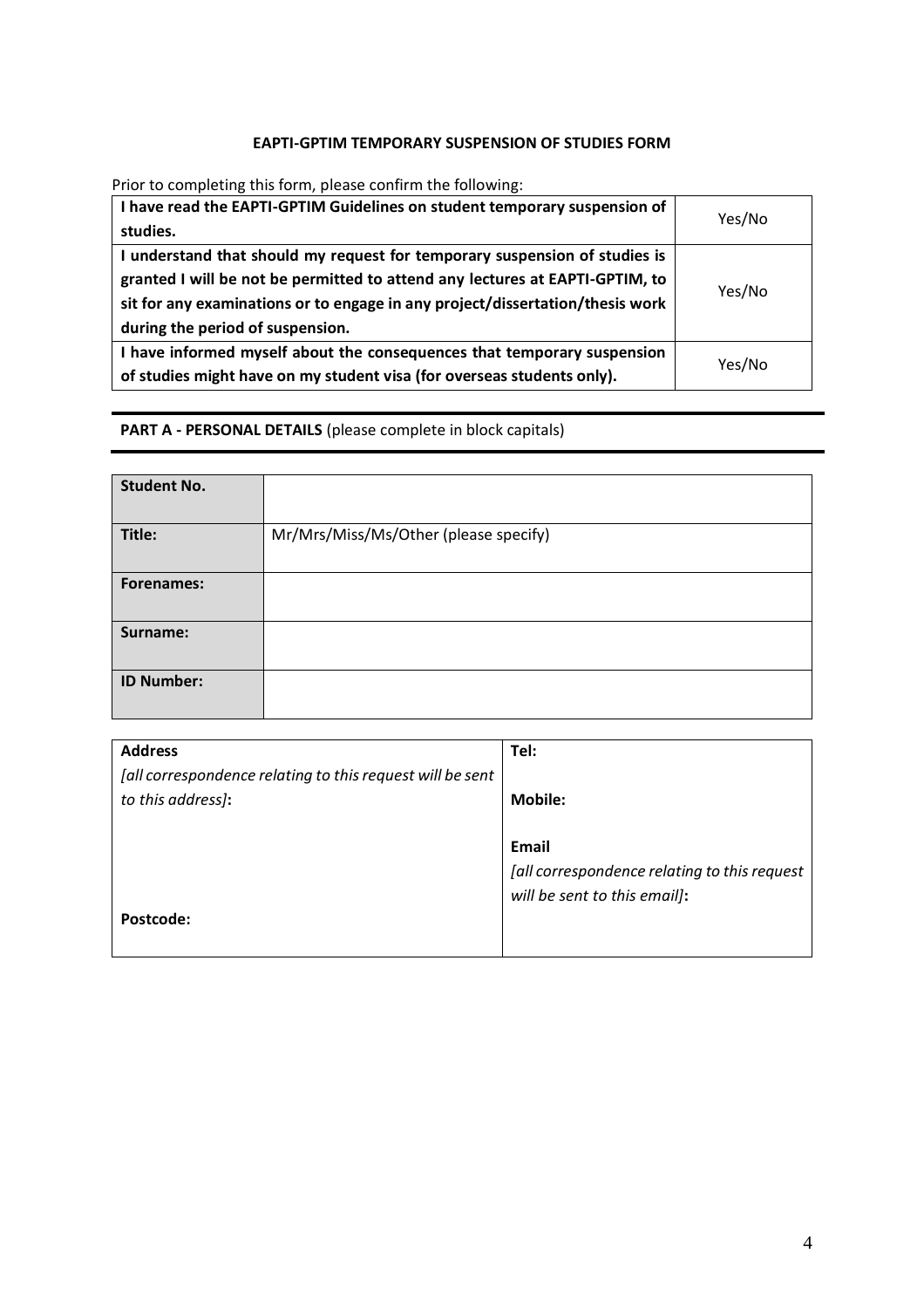#### **PART B - INFORMATION ABOUT STUDIES** (at which you are enrolled)

| Title of Programme:     |  |
|-------------------------|--|
| <b>Year of studies:</b> |  |

#### **PART C - REASONS FOR TEMPORARY SUSPENSION OF STUDIES**

#### **Please specify the major reason for temporary suspension of studies (check the box):**

 $\Box$  Genuine medical problem or condition (medical evidence must be supplied)

□ Personal or family problem/situation

 $\Box$  Financial reasons

 $\Box$  Military service

Other, please specify: \_\_\_\_\_\_\_\_\_\_\_\_\_\_\_\_\_\_\_\_\_\_\_\_\_\_\_\_\_\_\_\_\_\_\_\_\_\_\_\_\_\_\_\_

| Have you previously had a period of suspension in your current course? | Yes/No |
|------------------------------------------------------------------------|--------|
|                                                                        |        |

| Please provide details of your reasons for requesting a suspension of studies |  |  |  |
|-------------------------------------------------------------------------------|--|--|--|
|                                                                               |  |  |  |
|                                                                               |  |  |  |
|                                                                               |  |  |  |
|                                                                               |  |  |  |
|                                                                               |  |  |  |
|                                                                               |  |  |  |

I have attached the following documentary evidence (circle one or more):

- 1) Medical evidence. Please, specify:
- 2) Statement in support of the suspension signed by Programme Director, Supervisor or Mentor.
- 3) Other, please specify:\_\_\_\_\_\_\_\_\_\_\_\_\_\_\_\_\_\_\_\_\_\_\_\_\_\_\_\_\_\_\_\_\_\_\_\_\_\_\_\_\_\_\_\_\_\_\_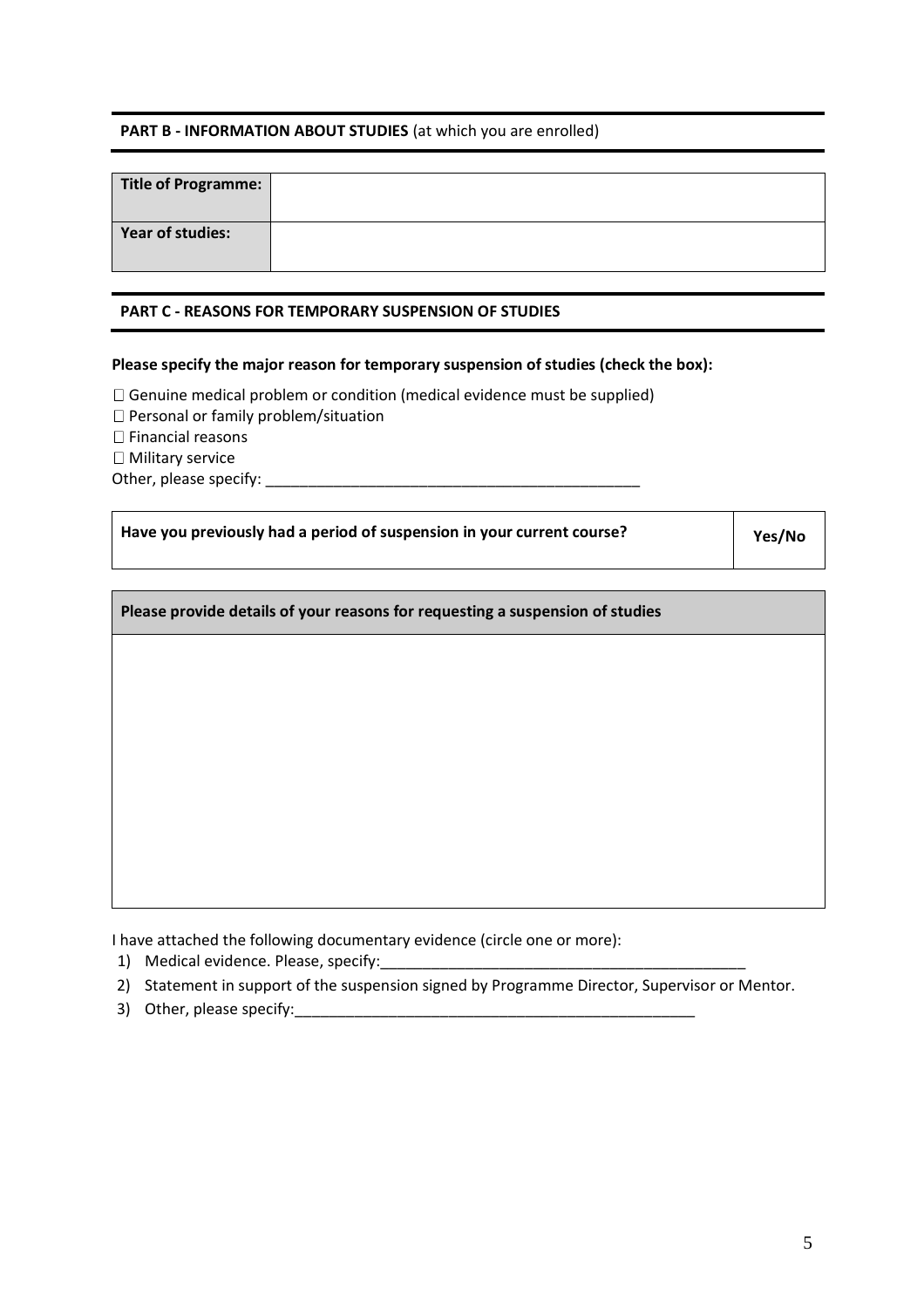#### **PART D - PERIOD OF TEMPORARY SUSPENSION OF STUDIES**

| Please provide dates for the proposed temporary suspension of studies                                                                                 |                                                                                  |     |  |                                                                                           |
|-------------------------------------------------------------------------------------------------------------------------------------------------------|----------------------------------------------------------------------------------|-----|--|-------------------------------------------------------------------------------------------|
| From:                                                                                                                                                 |                                                                                  | To: |  |                                                                                           |
|                                                                                                                                                       | (Applicant)                                                                      |     |  |                                                                                           |
|                                                                                                                                                       |                                                                                  |     |  | Date: _________________                                                                   |
|                                                                                                                                                       |                                                                                  |     |  | Please submit two copies of this form together with supporting evidence to EAPTI-GPTIM    |
|                                                                                                                                                       | accreditation has been granted.                                                  |     |  | A written report will be provided to the student/applicant detailing what recognition and |
| For official use only                                                                                                                                 |                                                                                  |     |  |                                                                                           |
|                                                                                                                                                       | Date received: ______________________ Signature: _______________________________ |     |  |                                                                                           |
|                                                                                                                                                       | PART E - APPROVAL (To be completed by respective EAPTI-GPTIM body)               |     |  |                                                                                           |
| Name of the student/applicant:<br><b>Student No.:</b>                                                                                                 |                                                                                  |     |  |                                                                                           |
| Approved by Students' issues committee<br>П                                                                                                           |                                                                                  |     |  |                                                                                           |
| $\Box$<br><b>Approved by Complaints and Appeals Committee</b><br>(only in the case of student's appeal on the decision of Students' issues committee) |                                                                                  |     |  |                                                                                           |
| Dates for the proposed temporary suspension of studies                                                                                                |                                                                                  |     |  |                                                                                           |
| From:                                                                                                                                                 |                                                                                  | To: |  |                                                                                           |
| <b>Conditions of temporary suspension of studies:</b>                                                                                                 |                                                                                  |     |  |                                                                                           |
|                                                                                                                                                       |                                                                                  |     |  |                                                                                           |
|                                                                                                                                                       |                                                                                  |     |  |                                                                                           |
|                                                                                                                                                       |                                                                                  |     |  |                                                                                           |
|                                                                                                                                                       |                                                                                  |     |  |                                                                                           |